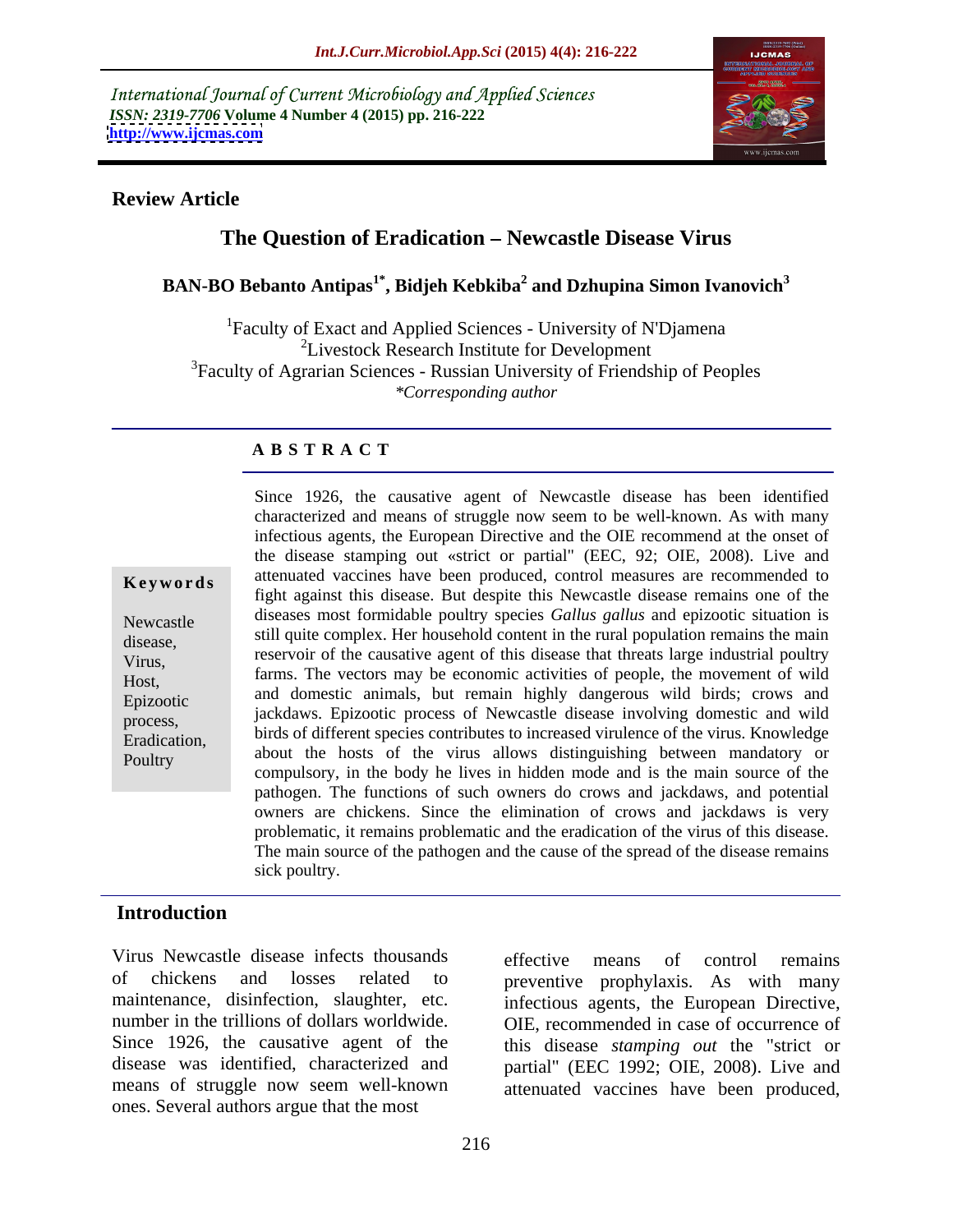control measures are recommended to fight 1993; Spradbrow, 1988; Ban-bo *et al.,* against this disease. But despite this, Newcastle disease remains one of the and Duchatel, 1993; Alexander,1997, 2003; Spradbrow 1988; Syurin *et al.,* 1998; Rodin

affected by the virus. In underdeveloped continues to wreak havoc among the poultry 2009, etc.). population (Ban-bo, 2009; Ban-bo *et al.,* 2012). According to Werner (1994) the appearance of most of Newcastle disease

At the onset of Newcastle disease virus in an seems to be the preferred track its industrial operation, total or partial *stamping*  eradication process because the -C evolves *out* is one of the most applied measures for from one host to another. For some guests, several years in the countries of the the epizootic process is severe, while in European Economic Community (EEC, others the process is shy. According to the 1992). The socio-economic consequences World Organization for Animal Health associated with different measures are most (OIE), the many species of birds, both important: compulsory slaughter of birds, domestic and wild are hosts of the virus of purchase of veterinary products and Newcastle disease. The morbidity and disinfectants, disinfection of buildings and mortality vary by species and depending on production areas, equipment and tools, the viral strain in question. Among poultry, recycling or destruction of birds, etc. chickens are the most susceptible; regarding (Lancaster, 1976; Vindevogel and Duchatel ducks and geese, they seem to be less

2012).

diseases most formidable bird species For many countries in Africa, Asia and *Gallus gallus* and epizootic situation is still South America where poultry is raised in quite complex (Lancaster, 1976; Vindevogel rural households and family farms, the *et al.,* 1998; Bakool *et al.,* 2002; Starov, mammals are drinking and share the food on 2003; Gruzdev, 2005; Dortmans, 2011, etc.). the same land: bin, ponds and surface water. This paper describes the nature of the hosts The hygienic deficit favors the presence of that harbor the virus of Newcastle disease in virus carriers (crows, hawks, sparrows, order to help eradicate. mammals, etc.) in these feeding and **Problematic it has been proven that the patient in** We still admit that the epidemiological and spread of the virus not only in rural situation of Newcastle disease in developed areas but also in industrial farms (Werner, countries has improved considerably during 1994). Poultry, even healthy carrier is healed the period 1960–1980. But sporadic slub and able to spread the disease. Rural however reported in the reports of the OIE households then become reservoir of the (2008). Factory farms are generally themost virus, threatening industrial farms. Such a countries Newcastle disease virus is almost development of industrial poultry (Awan *et*  endemic in poultry farming villagers and *al.,* 1994; Okroshidze *et al.,* 1999; Ban-bo, control measures are not strictly enforced. Domestic and wild birds, domestic or wild drinking places (Ban-bo *et al.,* 2012). Also, scavenging is the main source of infection situation is a real obstacle to the 2009, etc.).

## **Hosts and epizootic process**

outbreaks in Germany from 1993 to 1994 The issue of improving the eradication of was related to poultry farming in rural the virus of Newcastle disease process households. remains relevant and is of a special character. Epizootic process of the virus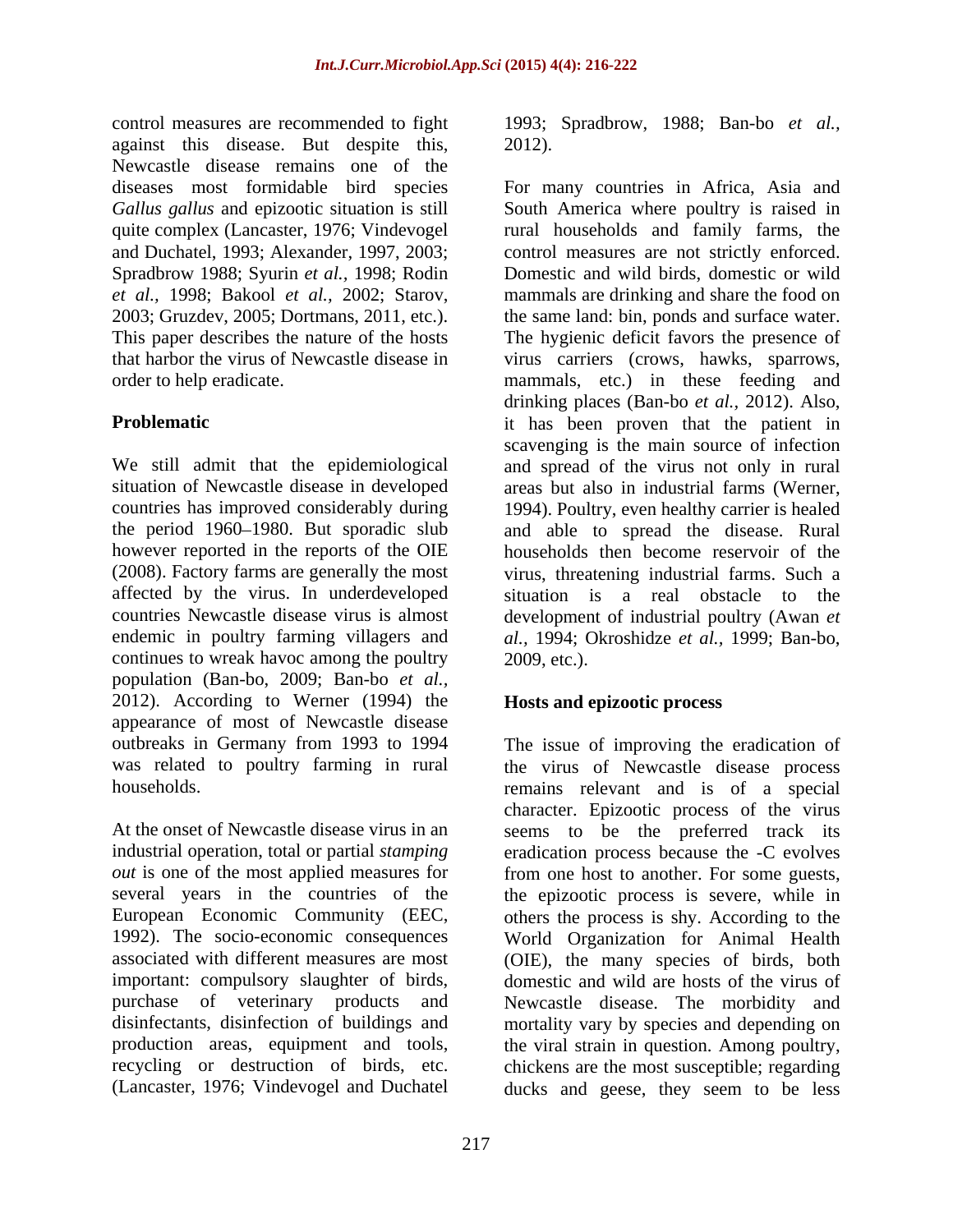A host is an organization that hosts a parasite, a mutual partner or commensal partner, providing, in general, the board and lodging. Knowledge of types of birds, host Several authors report that the virus of of Newcastle disease virus, contributes Newcastle disease of chickens was isolated significantly to the eradication of this in wild birds: crows, hawks, sparrows, disease. Some use the term primary host or pigeons, geese, penguins, parrots and other definitive host to designate the body in birds clinically healthy (Syurin *et al.,* 1998 which the parasite reaches maturity; Lvov, 2000; Alexander *et al.,* 1997; secondary host or intermediate host to Schelling *et al.*, 1999). The fact that these designate the organization that hosts the birds do not show severe disease, they are parasite only for a short transition period. called mandatory hosts of the virus of Dzupina (2004) used the terms "mandatory hosts" for poultry in whom the process of note that very often, the virus of the disease epizootic pathogen is shy, and "potential is isolated in village farms and rural hosts" for poultry epizootic process where households where domestic poultry does not the pathogen is severe. show clinical signs of the disease (Kaleta

The virus of Newcastle disease has been isolated from several species of domestic pigs. These biological organisms can

Based on the clinical, epidemiological and **Mixed host** histopathological lesions observed in the bird population, chickens seem more Some hosts can be both definitive host and sensitive than other species: ducks, geese, intermediate host. It has been proven that on turkeys, partridges, pheasants, quail; guinea fowl (Kaleta and Baldauf, 1988; Collins *et*  appeared for the first time can be a reservoir *al.,* 1993, 1998; Starov, 2003; Gould *et al.,* of this agent (Spradbrow, 1988; Alexander, 2001; Alexander, 2003). Epizootic outbreaks 1997, 2003; OIE, 2008). From this point of

sensitive (Lancaster, 1976; Vindevogel and the first time among these species. Naive Duchatel 1993; Spradbrow, 1988; and young chickens seem more susceptible Alexander, 2003; OIE, 2008; OVF, 2013. than adults. Epizootic process is potentially Ban-bo *et al.*, 2014). Severe among the avian population age group. The contract of the contract of the contract of the contract of the contract of the contract of the contract of the contract of the contract of the contract of the contract of the contract of the contract of the con

## **Required hosts**

chicken Newcastle disease. It is important to and Baldauf, 1998; Schelling *et al.,* 1999; Otim *et al.,* 2006).

and wild fowl, domestic and wild mammals, Of course, these findings do not mean that participate in the mechanism of transmission infection or the cause of animal diseases in of pathogens. (OIE, 2008; Ban-bo, 2009; large poultry farms. Rather, they are the Xuan *et al.*, 2012; Ban-bo *et al.*, 2013, main sources of Newcastle disease. Many 2014). The categorization of the hosts of the cases have been reported by some authors virus of Newcastle disease in the process of (Wemer, 1994; Rodin *et al.*, 1998; Starov, manifestation of the disease seems to be 2003; Alexander, 1997; Kommers, 2001, decisive for the orientation of the controls. etc.) under which poultry rural households **Potential hosts Potential hosts Potential hosts Potential hosts Potential hosts Potential Poster Poiet 1** mandatory hosts cannot be a source of main sources of Newcastle disease. Many cases have been reported by some authors are both sources of infection and reservoir of Newcastle disease virus.

## **Mixed host**

of the infectious disease were observed for view, it can stay as long as the source ofSome hosts can be both definitive host and farms where the virus of Newcastle disease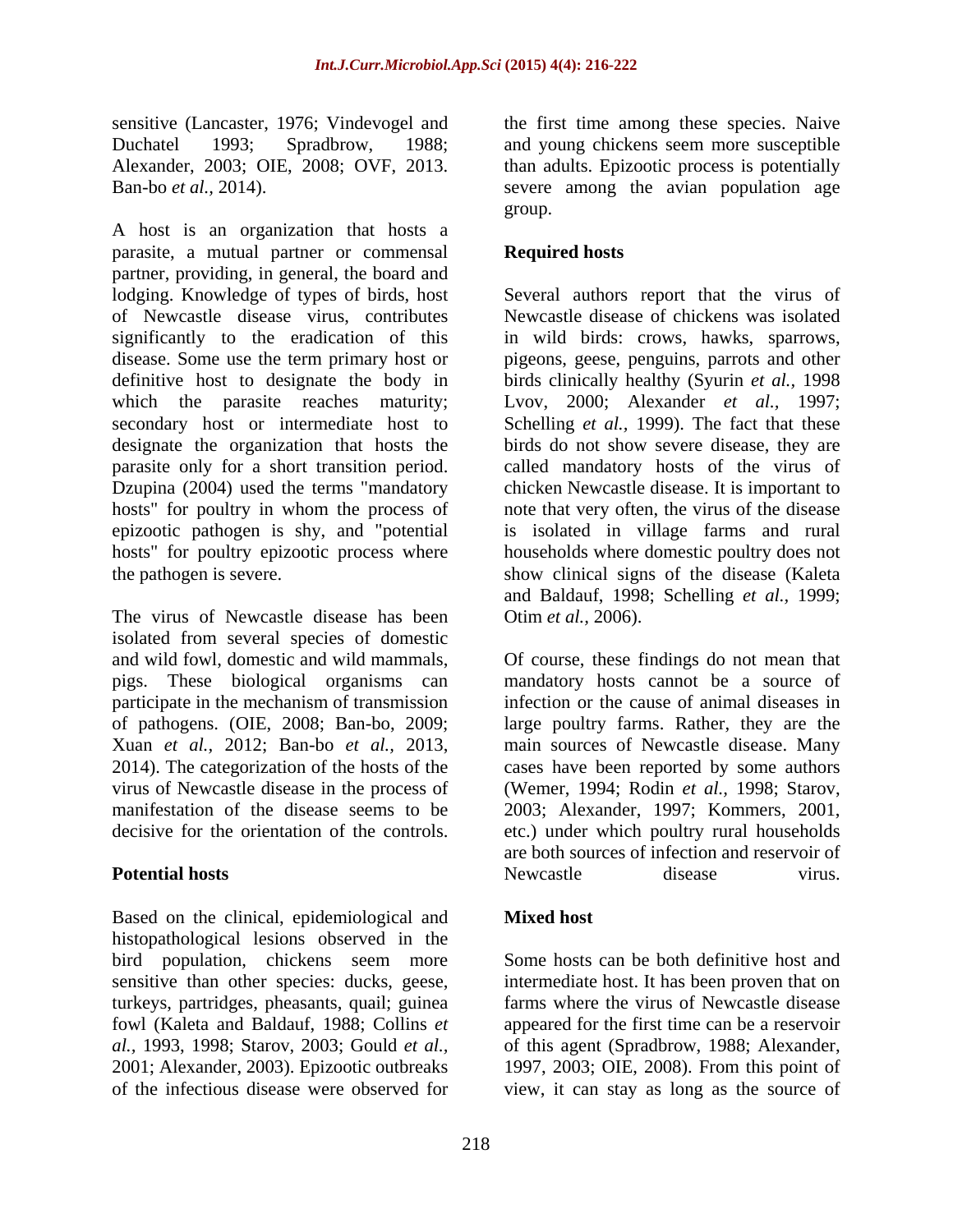disease spread when conditions are Newcastle disease can be confirmed or favorable. Poultry becomes both refuted by experimental research. intermediate and definitive host. In the theory of epizootic process Dzupina, (2004) **Hypothesis** Newcastle disease virus confirms that in some potential hosts situations can become mandatory hosts. On the other hand, the infectious agent of a The manifestation of the epizootic process in binding B can be transmitted to a potential host in the presence or absence of factors favoring the spread of the disease. When the population. Several authors have shown that factors favoring the spread of the disease do rural poultry farms are the reservoir of the not exist and that the infectious agent is not growing, and then we are in the presence of this disease has an ability to persist in the a biological topic. The body of this population (Bogdanov *et al.,* 

The transmission of the infectious agent can Spradbrow, 1988; Alexander, 1997, 2003; be made in the absence of any factors favoring disease development. Such conversion is possible when an infectious Poultry, mixed in its composition with agent of a given species, considered as different ages, different disease first appears. potential due to the manifestation of the Some species such as adult ducks, shyly epizootic process can be transmitted show clinical signs of the disease or not at vertically that is to say the mother to child. This possibility of transmission of while others such as chickens in all age Newcastle disease virus in chickens from groups, show an acute form of the disease: egg to chick was observed by many authors they are potential hosts. Socio-economic (Bagdanov *et al.,* 1985; Skutari 1987; Rodin activities of men, domestic and wild *et al.,* 1998; Kaleta and Baldauf, 1988; animals, including crows, pigeons and FVO, 2013, etc.). jackdaws play an important role in the

that chickens vaccinated against Newcastle disease could manifest the disease, but the it is likely that after several passages of the the virus. Such predisposition may specify This feature of the manifestation of the virus

#### **Hypothesis Newcastle disease virus control**

the host leads us to review the eradication of the virus of Newcastle disease in the poultry virus of Newcastle disease. And the virus of 1985; Awan *et al.,* 1994; Rodin *et al.,* 1998; Otim *et al.,* 2006; OIE, 2008).

Other authors such as Alexander (1997) Bakulov *et al.,* 1999; Starov, 2002, 2003; Starov (2003) Kommers *et al.* (2001) found Birman *et al.,* 2005; Alexander, 1997, all, which makes them mandatory hosts; spread of the virus (Rodin *et al.,* 1998; 2000).

event is still shy in these birds. If confirmed, Epizootic process of Newcastle disease virus from mother to egg and egg to chicken presence of other domestic and wild hosts. or hen, the host may become mandatory, so Skutar (1971, 1987) Nassonov (2005), do not manifest the disease, but can transmit Alexander (1997, 2000) and others, admit health prophylaxis. These observations were to industrialization, concentration of birds, confirmed by some authors (Goater, 1985; and the disregard of sanitary measures in Alexander, 1997; Rodin *et al.,* 1998; factory farms. The same observations were Kommers *et al.,* 2001; Starov, 2003; and made by us, by moving the sick chickens others) showing that vaccinated birds are with a high density area to another less healthy carriers of Newcastle disease virus. dense area. During the same period of time,appears to be increasing in virulence in the that the appearance of the disease is linked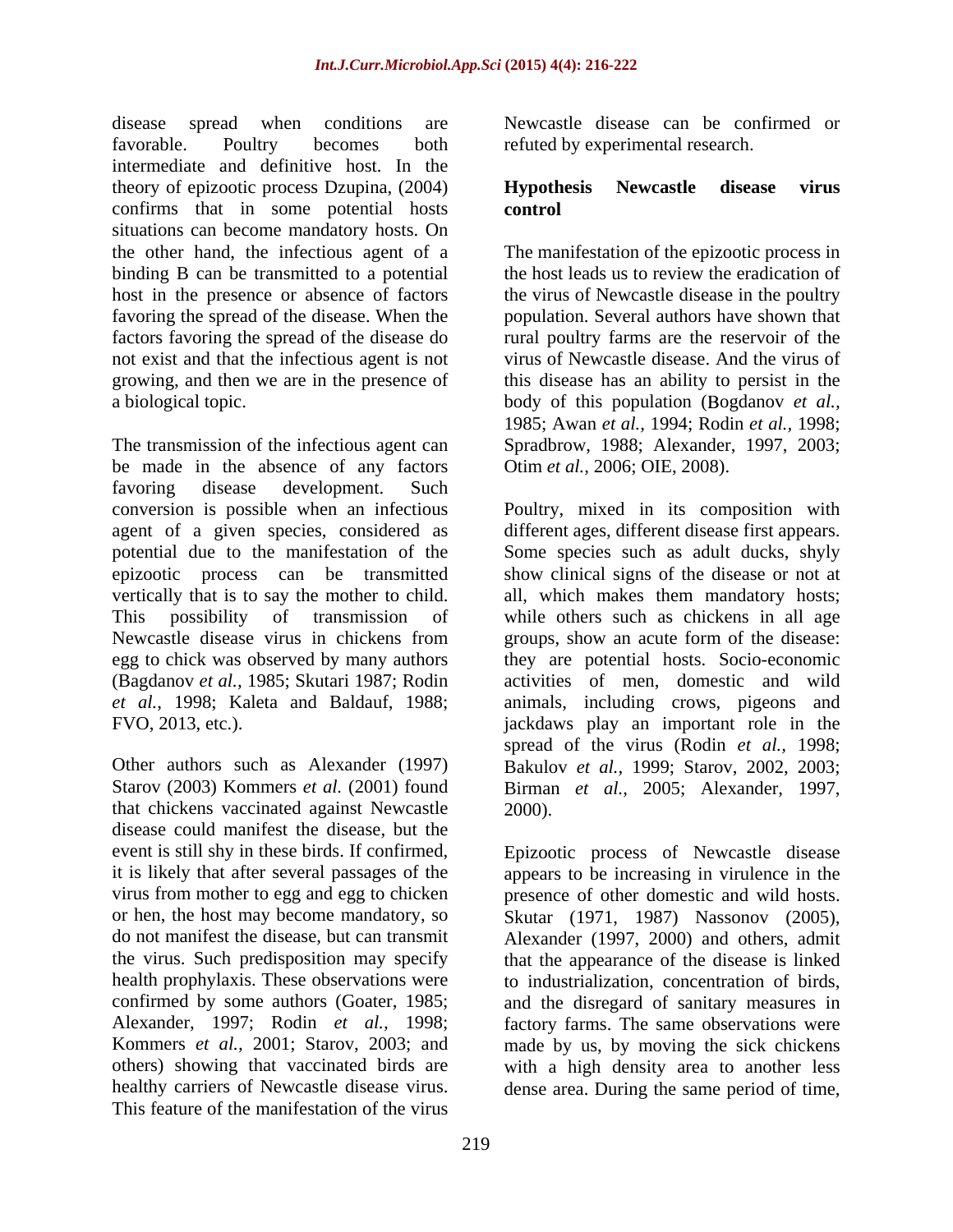the mortality rate has fallen sharply in the limiting access (Ban-bo, 2009). less dense poultry (12–22%). By analogy, in Sporadic appearances and homes of the natural environment, the peaks of Newcastle disease epizootics observed here Newcastle disease manifestation observed and there show the limitations of this from October to December and from April approach in the fight. Since the issue of to June, cereal abundance of periods of high mandatory eradication hosts seems unlikely concentration of birds on the feeding and difficult; the issue of eradicating grounds and watering birds, and socio- Newcastle disease remains a major problem economic activities confirm this thesis (Ban- for the industrial and commercial poultry. bo, 2009).

The function of the required hosts of the geese, crows, hawks, sparrows, etc.

The function of potential host for all ages favorable environment for the explosion of the virus. It is the secondary source of infection and spread of the virus in the References environment and nearby farms. The total or partial *stamping out* set up by the veterinary services is generally oriented achievement poultry) (potential host, which is the secondary source of virus infection, without much worry of the main sources of Ames. Pp. 541–569. infection from obligatory guests that are probably wild fowl. This practice certainly limits the spread of this disease, but the virus continues to circulate in the immediate Alexander, D.J. 2003. Newcastle disease, environment, including mandatory hosts. Control measures must take into account the presence of these hosts for example by

limiting access (Ban-bo, 2009). Sporadic appearances and homes of

In all cases, potential hosts as mandatory are hosts (domestic as wild) are required, which able to spread the virus of Newcastle disease are potential, which are both mandatory and in the poultry population. This explains the potential that wild birds, reptiles, etc. are isolation of the virus Newcastle disease in closer to the poultry farm. This knowledge chickens most of the domestic poultry emphasizes the sources of infection: primary population as wild, and even mammals. and secondary, and directs us to Newcastle virus is attributed to poultry category that presence of potential hosts, which are the shows less clinical signs of the disease. In sources of secondary infection (sick the organs and tissues of these lives and the chickens) but also compulsory hosts, virus is released without major constraints. primary infection sources (crows, hawks, These hosts are the main sources of sparrows, ducks, geese etc.) that roam infection and spread. These are: ducks, around farms for example by limiting Knowledge of host lets you know which disease control strategies. Control measures should take into account not only the access.

confused chickens. This species severely even is a priority in the definition of the manifest the disease because of the deemed strategy, not only against Newcastle disease The completion of such work is extremely important for any poultry operations and but also other infectious diseases.

## **References**

- Alexander, D.J. 1997. Newcastle disease and other paramyxoviridae infections. In: Diseases of poultry, Calnek, B.W. (Ed). Iowa State University Press, Ames. Pp. 541–569.
- Alexander, D.J. 2000. Newcastle disease in ostriches (*Struthio camelus*) – a review. *Avian pathol.*, 29: 95–100.
- other avian paramyxoviruses and pneumovirus infections. In: Disease of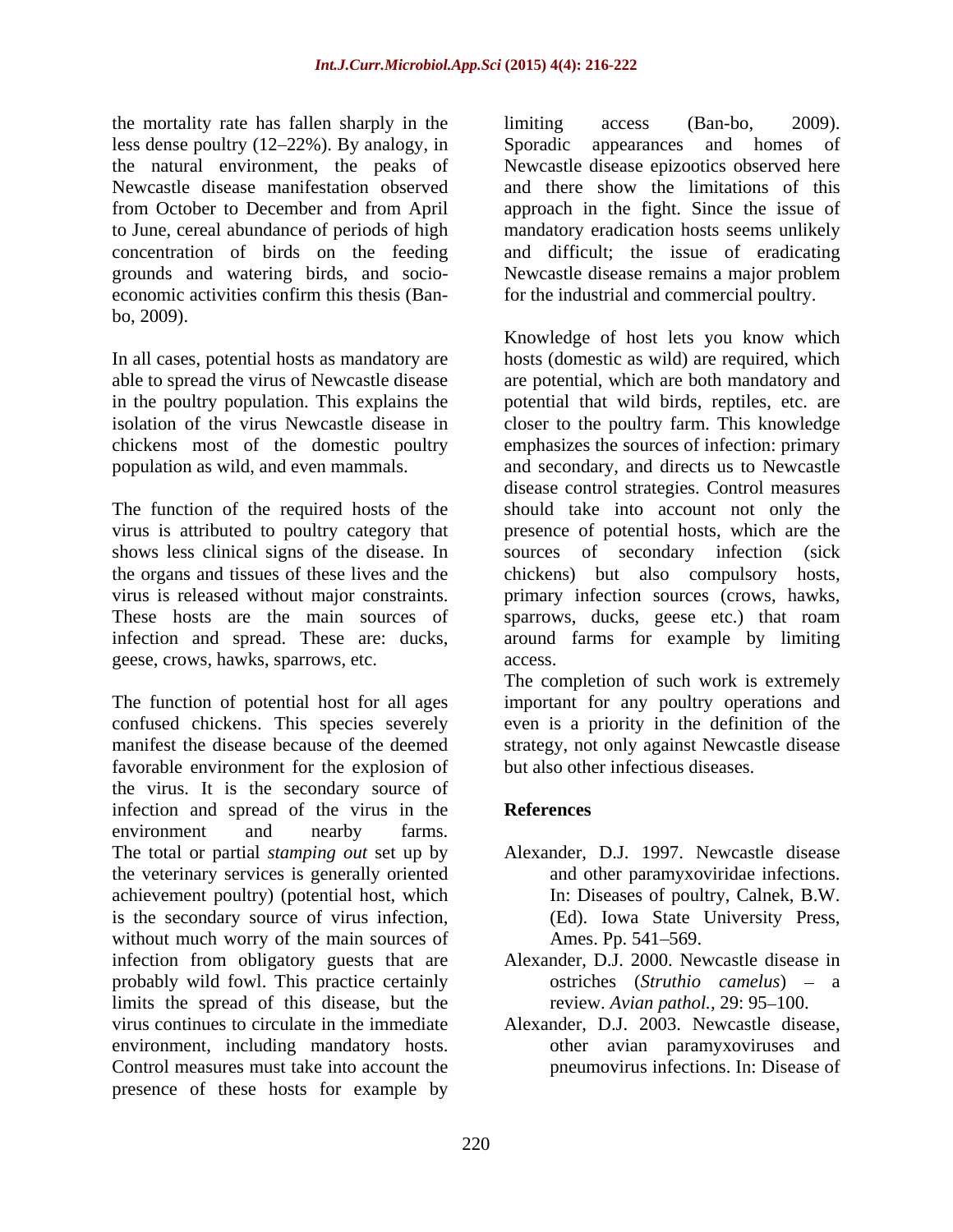- Awan, M.A., Otte, M.J., James, A.D. 1994. disease in rural poultry: a review.*Avian Pathol.*, 23: 405–425. 1–20.
- Bakulov, I.A., Vlassova, T.A., Dmitrenko, N.V., Knize A.V. 1999. Maladie de Newcastle. Géographie des maladies
- Ban-bo Bebanto Antipas, 2009. Thèse de
- Ban-bo Bebanto Antipas, Bidjeh Kebkiba et Epidemiology of Newcastle disease
- Ban-bo Bebanto Antipas, Bidjeh Kebkiba et favorisant l'apparition de la maladie *Biosci.,* 70: 559–5598. **Boston, MA. Pp. 197–246.**
- Tina, 2014. Analysis of clinical manifestation of Newcastle disease in
- Situation épidémiologique mondiale 32:167-175.
- Herman,V.V. 1985. Vecteurs du virus
- poultry, 11<sup>th</sup> edn. Iowa State Commission of the European Communities. University Press, Ames. Pp. 63–87. Council Directive 92/66/EEC of 14 The epidemiology of Newcastle measures for the control of Newcastle July 1992. Introducing community disease. *Of . J. Eur. Commun. L.,* 260:  $1 - 20.$ 
	- Dortmans Jos, 2011. Virulence determinants of Newcastle disease virus doc. 134 Pp.
- réputées infectieuses des animaux Dzupina, S.I. 2004. La théorie du sauvages. *Vétérinaire*, N°1, pp. 20–21 **comprehient de la processus épizootique. M. Constant** vétérinaire. Pp. 123.
- doctorat PhD, Université Russe de Goater, E. 1985. Le Contrôle des l'Amitié des Peuples en Russie bereproducteurs de volaille en France. (URAP), Moscou, 152 + annexes. *Rev. sci. tech. Of . int. Epiz.,* 4(3) : 551 574.
- Mopaté Youssouf Logténé, 2012**.** Grouzdev, K.N. 2005. Les problèmes and its economic impact in Chad. *Eur. J. Exp. Biol.,* 2(6): 2286–2292. **international sur l'aviculture.** Moscou, vétérinaires dans l'industrie aviaire en Russie. In premier congrès  $Pp. 1 - 5.$
- Nadjilem Digamtar, 2013. Facteurs Kaleta, E.F., Baldauf, C. 1988. Newcastle de Newcastle au Tchad. *J. Appl.* Newcastle disease. Kluver Academic, disease in free living and pet birds. In: Boston, MA. Pp. 197–246.
- Ban-bo Bebanto Antipas, Bidjeh Kebkiba, Kommers, G.D., King D.J., Seal, D.S., Nadjilem Digamtar, Alhaji Mahamat Brown C.C. 2001. Virulence of Souleymane, Andarawous Ballah pigeon-origin Newcastle disease virus isolates for domestic chickens. Avian Dis., Vol. 45 (4), pp. 906-921.
- traditional poultry of Chad. *Anim.*  Lancaster, J.E. 1976. A history of Newcastle Veter. Sci., 2(1): 5–9. **disease** with comments on its Birman, B.Y., Nassonov, I.V. 2005. economic effects. *World Poult. Sci. J.,* 32: 167 175.
	- des élevages et la question des Lvov, D.K. 2000. l'importance de la primo mesures sanitaires dans les élevages et la réinfection dans la biosécurité. en Belarusse. Epidémiologie, Questions. Virol., N° 1, pp. 4–7.
	- immunologie, pharmacologie et Manuel de l'OIE. 2008. Maladie de hygiène. N°2, Pp. 2–4. Newcastle. Pp. 629–644 Newcastle. Pp. 629–644
- Bogdanov, V.G., Makogon,V.F., Nassonov, I.V. 2005. Etude expérimentale de la maladie de Newcastle des émulsion contre la maladie de oiseaux immunisés et leur rôle dans Newcastle, la bronchite infectieuse l'épizootie. Doc résumés. VNIVIP, p. des poulets, le gumboro et la 1. laryngotrachéite infectieuse. Science de séries des vaccins inactivés, vétérinaire - Production. Institut